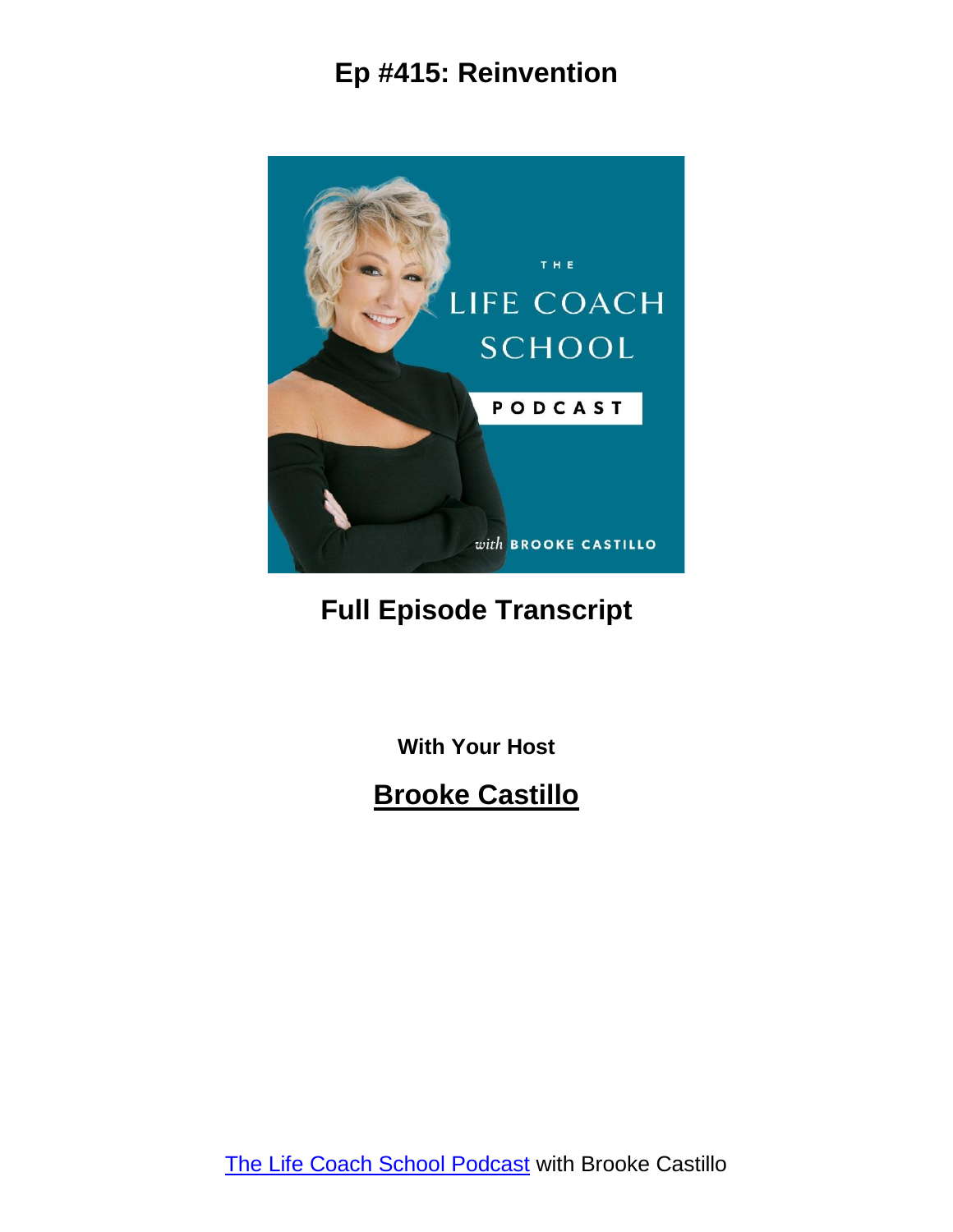You are listening to *The Life Coach School Podcast* with Brooke Castillo episode 415.

Welcome to *The Life Coach School Podcast*, where it's all about real clients, real problems and real coaching. And now your host, Master Coach Instructor, Brooke Castillo.

Hello, my friends. I am so excited about this podcast. I haven't been this on fire in a long time, my friends. I am in the process and have been in the process of creating a new course.

I haven't sold a course outside of Scholars or Certification in like five years. And this is a course that is going to be one of my flagship courses. This is going to be one of the ones that I think is going to have the most impact on the world for advanced students.

So, I want to talk today about reinvention. And then, at the end of the podcast, I'll talk more about the opportunity for advanced students to join me in this reinvention course. We're calling it The Reinvention Experience with Brooke Castillo.

But first of all, what is reinvention and what does it mean to reinvent yourself? So many of you, as my students, have reinvented yourself with maybe not even calling it that. I, literally today, was coaching a woman. She was a Diamond Scholar. I was coaching her in the private Diamond class. And she said, "I'm a completely different person than I was when I started Scholars, completely in every way."

And she goes, "I didn't even see it coming. I didn't even know that it was possible and I didn't notice it while it was happening. But now, I can really see a year later how I've completely changed and how I'm showing up differently in my life."

And this is going to be that experience but even more intensified. I have reinvented myself many times in my life, but there are two very significant things that I did when I understood the process of reinvention, when I studied exactly how you take yourself through it.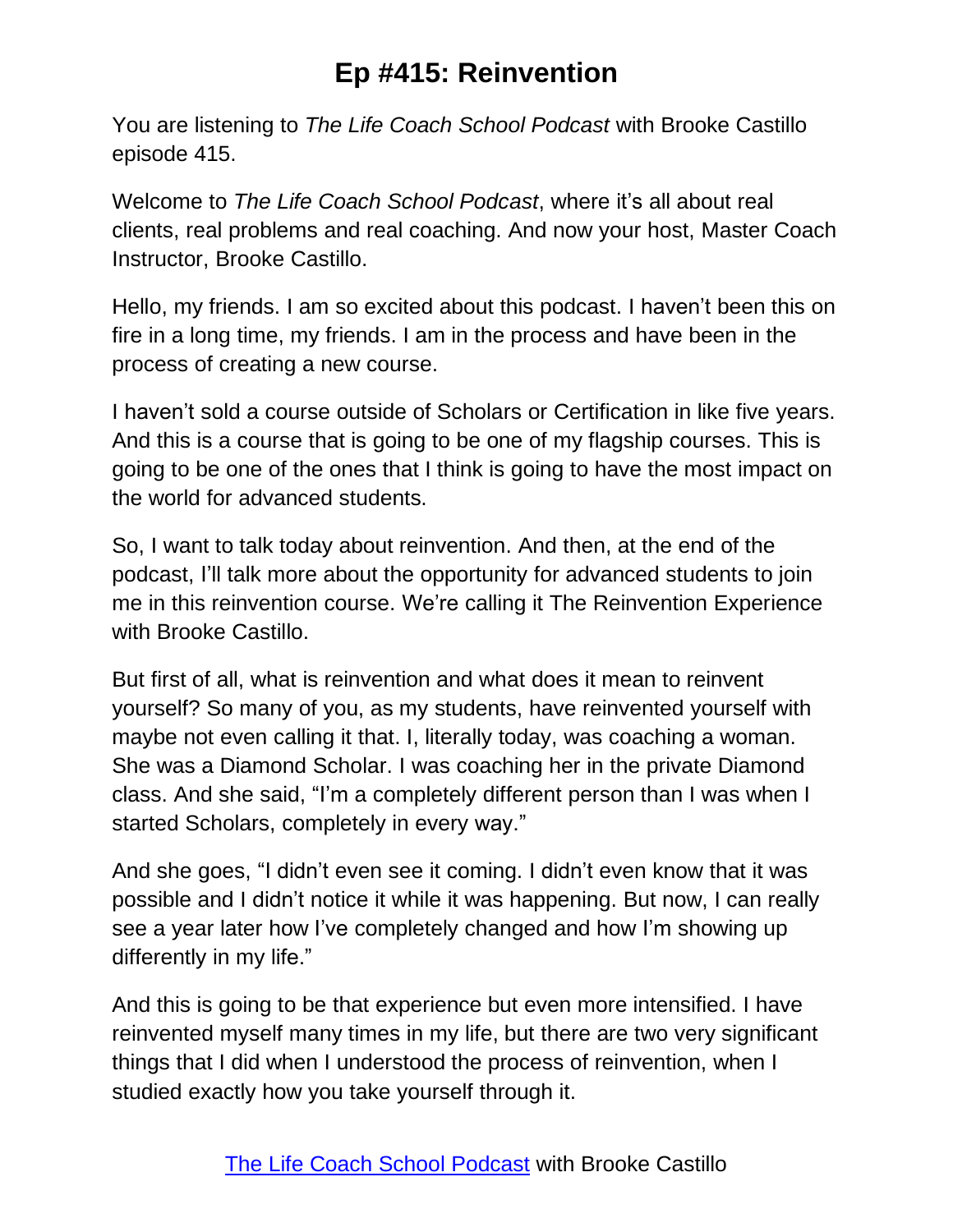I did it first in my business when I was making a million dollars and that reinvention has brought me to today, where I'm making \$40 million. And then I did it in my personal life when my kids went away to college and I got a divorce. I reinvented myself through the same process. And this has left me with the life of my dreams and I'm about to go to that next evolution.

One of my students today was talking about this idea where, if your life is satisfactory to you, if you enjoy your life, why would you change it? Why would you go to the next level? Shouldn't you be dissatisfied to leave your current life?

And I said, "No." I said, "You reinvent yourself because you want to be the best version of yourself and you take everything with you that you want to take with you and you leave behind anything that you don't want." And this is a mental experience. "These are the beliefs I want to bring. These are the feelings that I want to bring. These are the identities that I want to bring. And these are the things I want to let go.

And so, what we normally try to do and what most coaching in other schools teaches is how to improve the symptoms of your life, how to improve the effects of your life, how to improve the circumstances that you have been given, how to make those slightly and incrementally better as you go through your life.

Many people go through their whole life without having a reinvention, without having an identity change, without evolving to that next possibility of what is available to them in their life. They never claim their escrow. They never really get to see the dimension of who they really are because they're always just treating the symptoms.

And so, a reinvention program is really not about improving yourself at all. It's not about making yourself better. It's about redoing who you are, reinventing from the ground up who you are.

You see, most of us go through our lives with a multiple-choice question. We're taught and socialized a certain number of options in our life, a certain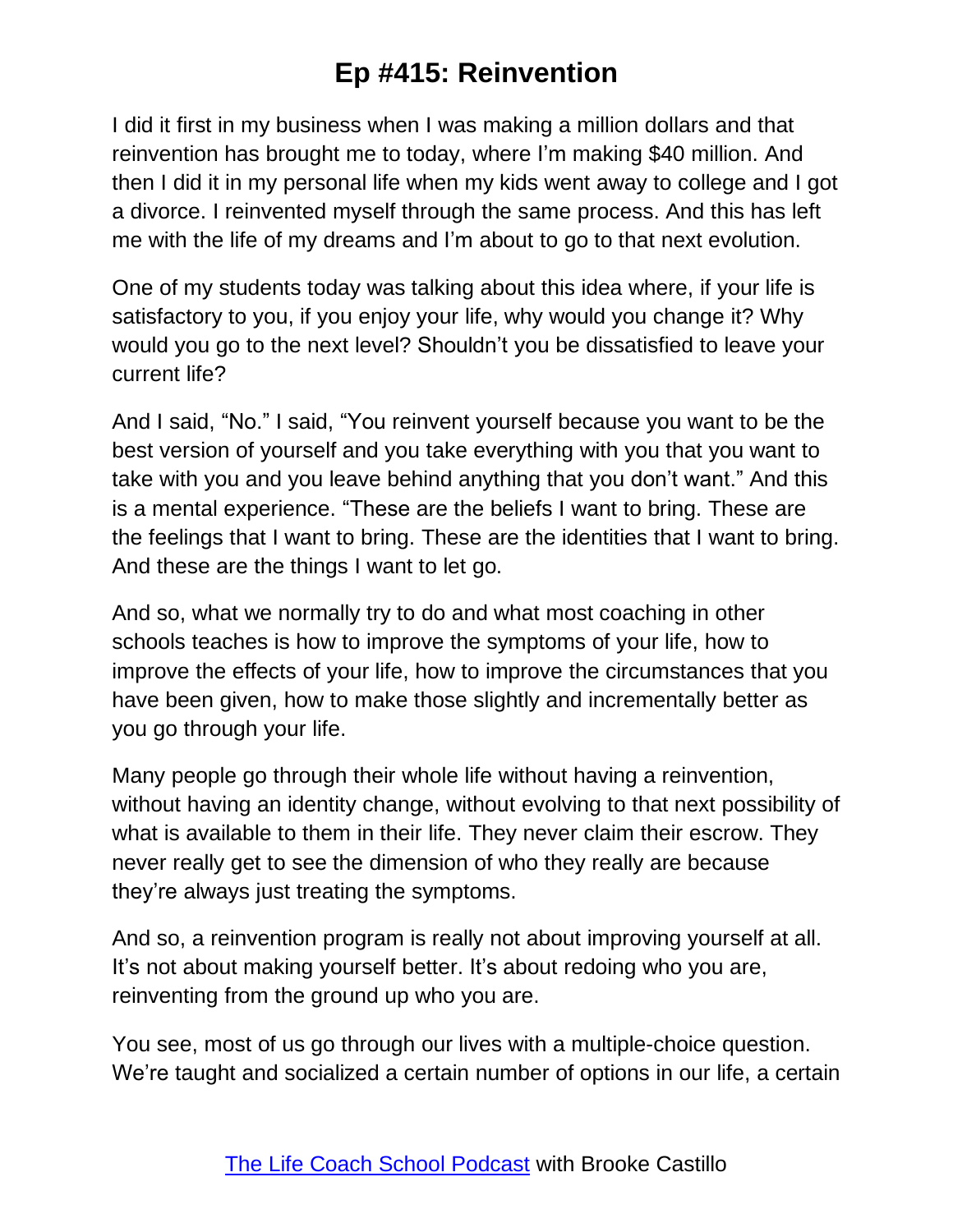number of opinions that we're allowed to have, a certain trajectory with certain things that we can choose from.

I use this example in my What's Possible book where I talk about how, as little girls, we are taught that we can be a certain number of careers and we get to pick which one we want to do from a book and then we can go to school for that career and we pick the major and then that's what we get to do.

We aren't taught that beyond those choices, there's an infinite number of creations that you can create, that you can invent, that you can have even though it's not already on the option list.

So, instead of living our life from a multiple-choice question, we can write freehand and create and invent whatever we want without the limitations.

Now, the reason why this course that I'm going to be teaching is for advanced students is because what you do when you reinvent yourself is you don't stay within a certain box or a certain arena and pick a different option from within that. It's not like you picked A before and now you're going to switch to B. That's just staying within the same identity, the same invention that you already have and just making it have variety.

What we're doing is we're blowing off all the limitations to what we've currently had in our own life, and starting with what they call the blank sheet of paper, which makes us all very uncomfortable, right?

We've never had to do that for ourselves. If you think about it, we've always been told the direction that we're supposed to go. We go to first grade, we go to second grade, we get married, we have kids, we get a job, we buy a house. There's always been the trail. The navigation has been laid out for us.

And what I want to start showing you all how I've changed my life into such an extraordinary life is by putting all of that aside and using my brain to design, to create, to invent something new. There was nobody that had this life that I then aspired to and created.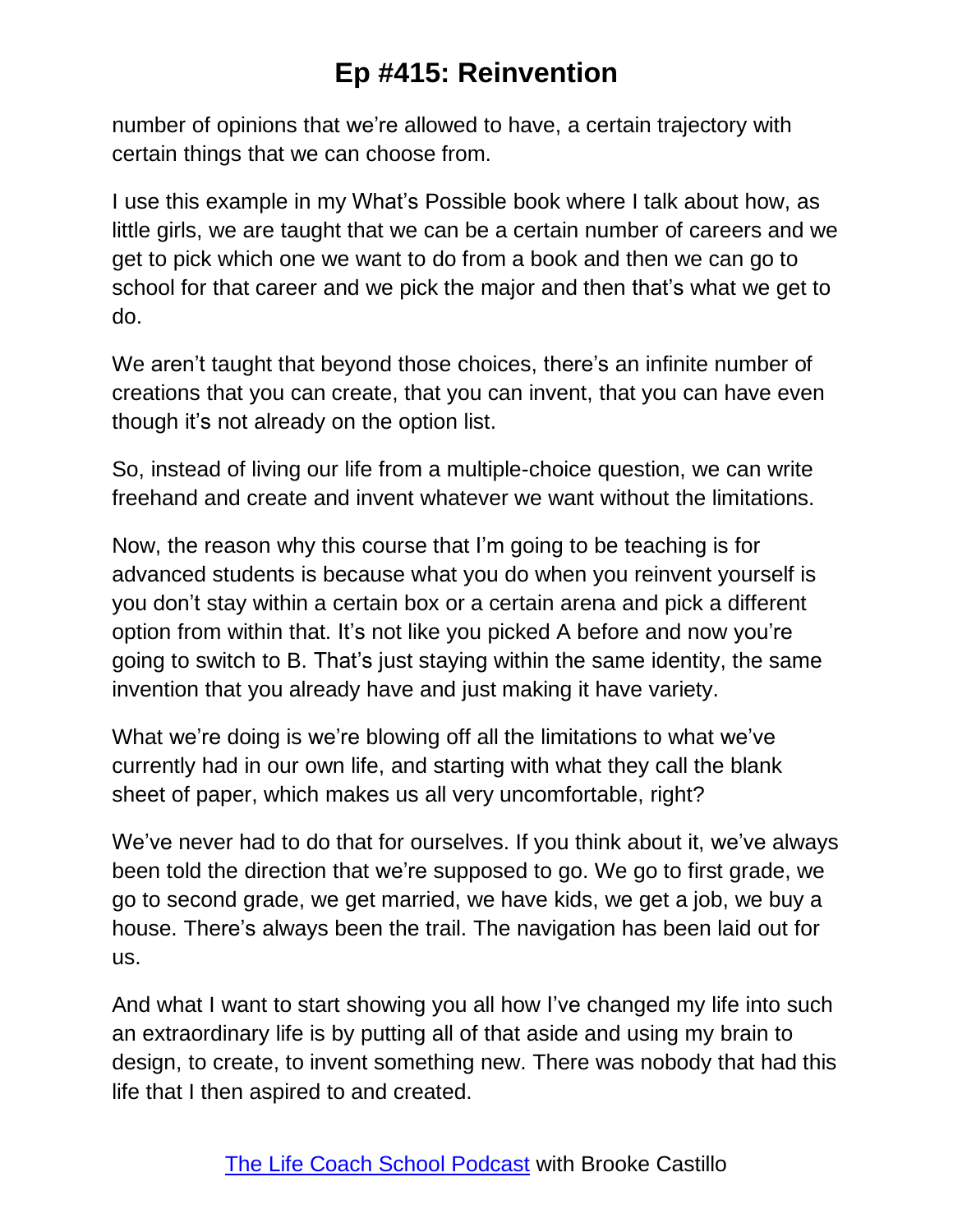But notice how many people have followed and seen this opportunity and utilized it, how many coaches have now – I mean, there's so many of us, it's insane how many coaches are making millions of dollars now because the possibility was created for all of us to reinvent ourselves.

When you think about your current life, you have a program that you've been running, an identity that you've been living that has created the level of success that you currently have. And one of the things that is so challenging for us when we reinvent ourselves is we have to let go of what is working in order to go to the next level.

We have to let go of our current level of success to invite a new level of success. We have to give up good in order to be great. We have to give up a million dollars in order to have \$40 million. What we did to get to here will not take us exponentially to the next version of ourselves. We can keep improving. We can keep getting that 10% raise or the 2% raise, depending on where you're working, or we can 10-times our income. We can blow our own damn minds.

The problem that most of us have with reinvention is that the human brain is resistant to change. If you remember, if you're in Scholars or you've been listening to this podcast a long time, you know that the way that the brain is designed is for survival. It's for protection.

And if what we're doing now is working, if what we're doing now is comfortable, if what we're doing now brings us pleasure and keeps us safe, the brain sees absolutely no reason to change. This is why most people only change when something tragic happens that threatens our survival.

We have to have a catalytic event in order to change because it is against our own nature to change. It is against our own nature to seek something outside of us that isn't comfortable. And because now it's even harder than ever to change because there is so much comfort and pleasure in staying the same.

We have designed life to be very comfortable now, to be very easy to just rinse and repeat. So, when you recognize that you have this resistance to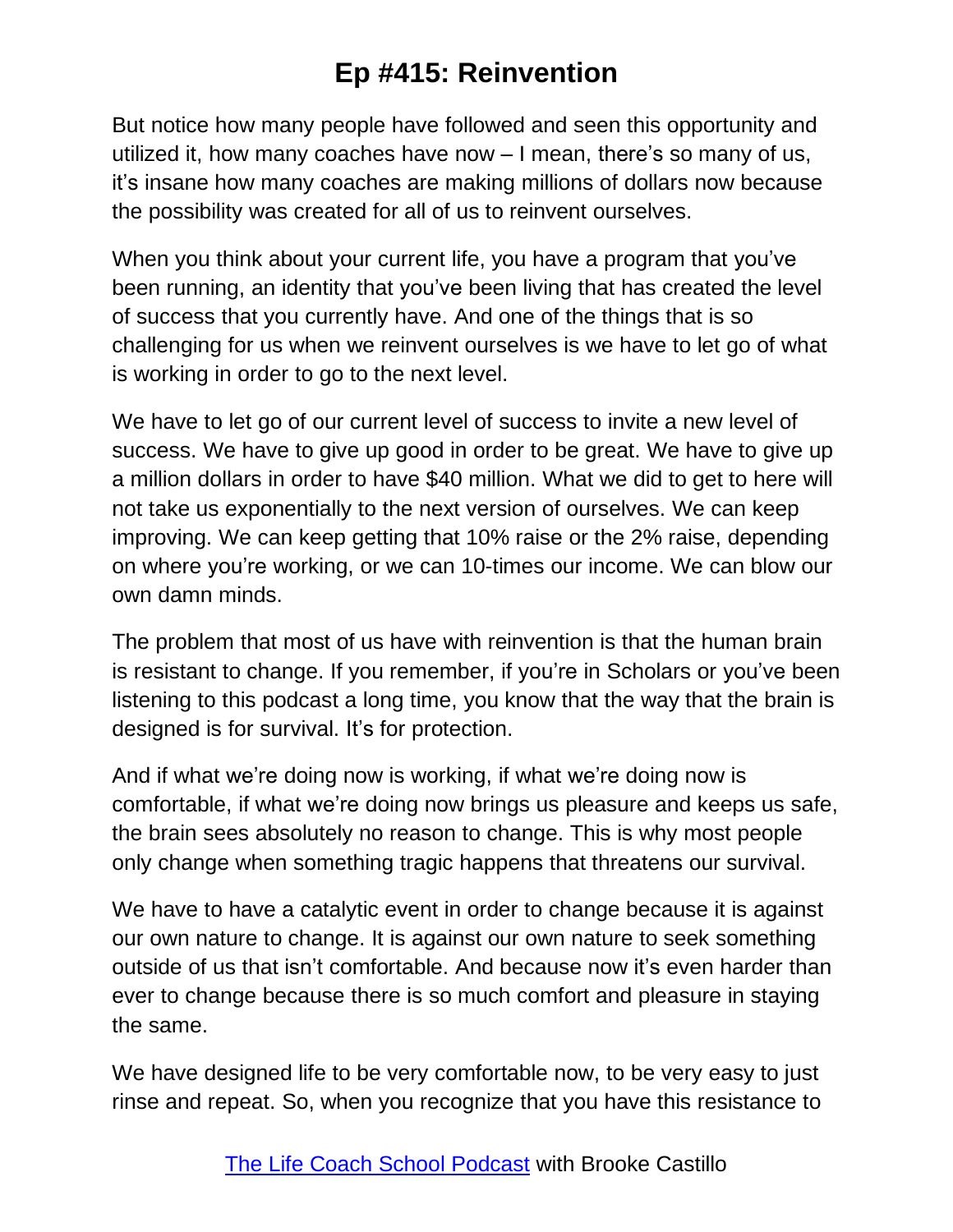change, you'll also notice that your current life seems to invite you to stay. And there's a lot of teachings that teach this, "Accept what you have. Don't want for more. Be at peace. Be in the present moment. Don't push yourself. Don't hustle. Don't stress yourself out. Just relax and enjoy your life."

But so many people trying to do that are feeling that urge inside of them to be more. And I'm so glad for that because that is how we have evolved as a species, literally. That nudge, that urge, that desire to create and evolve and to grow and to literally put ourselves in harm's way is what has made the impossible possible.

When you look at what has been created, it was all once impossible. I look at a window right now. When did that become a possibility? Remember when it wasn't possible to have a window? I don't either, but there was a time when a window wasn't even something someone knew to think about. They didn't know what they didn't know.

What is it that we don't know to think about? What is it that's possible in our own lives that we just haven't thought about yet because we didn't even know we could? That's what happened to me. That's' what has happened to me when I've approached my life from this perspective that I could reinvent myself by expanding my mind into what is possible for me.

The cognitive dissonance in reinvention is very challenging because you have a certain set of belief systems that you have believed and confirmed and have tons of evidence for. And when you start thinking new thoughts that are in contradiction to those thoughts, it will be uncomfortable. That cognitive dissonance will create more resistance.

You already have the resistance to change because of your survival mechanism. And now, you have the discomfort of cognitive dissonance, which will prevent you from changing as well because so many of the belief systems that you have based on your current success will make it very difficult for you to let them go to have further success, bigger success, mind-blowing, "Oh my gosh, I can't believe this is my life," success,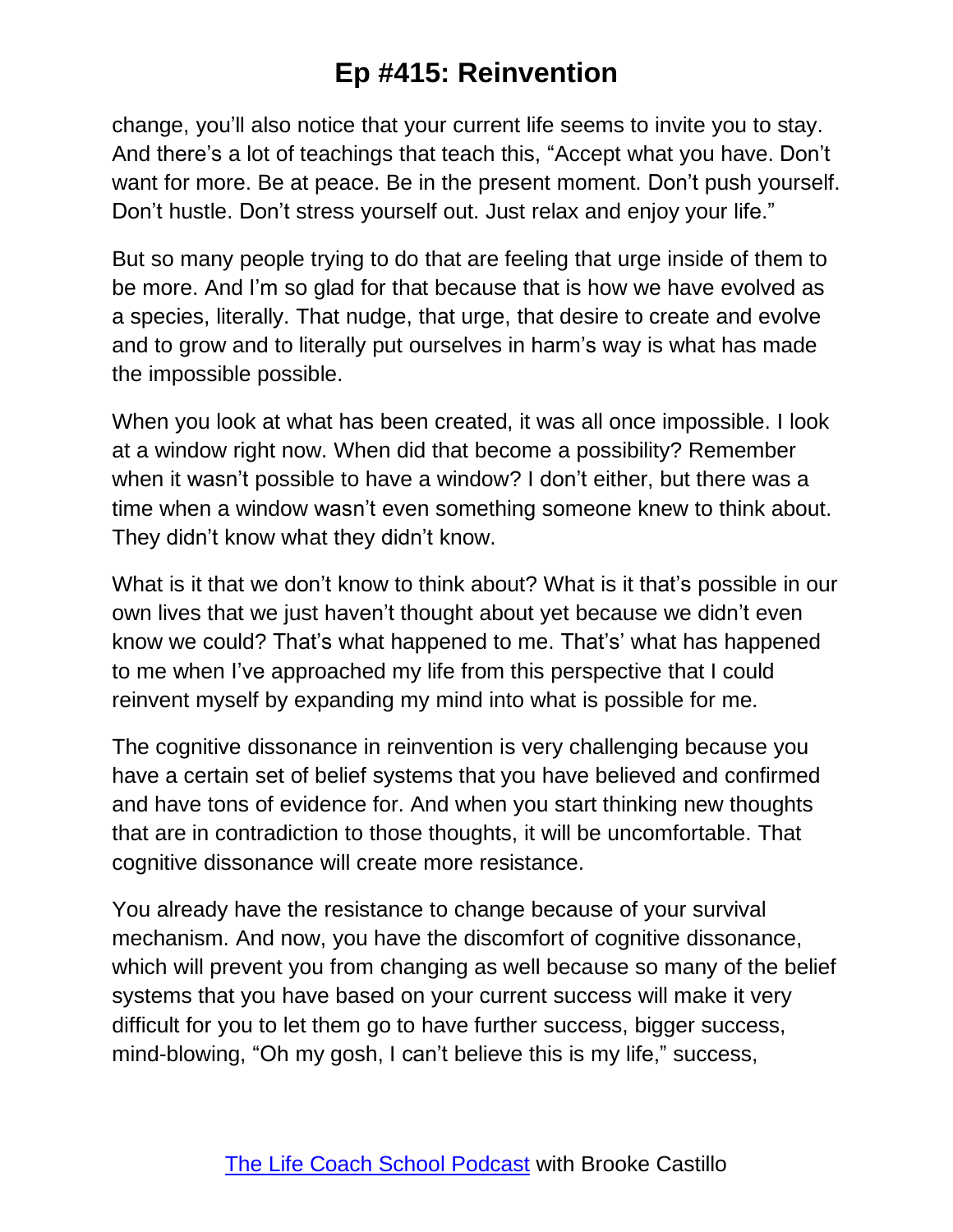success that people will look at you and be like, "How in the world did you do that?"

And it's almost like I want to say. "I didn't stay in your world. I came out of your world in order to create this for myself." That's why my success is out of this world, top 0.0001%, whatever, it's insane what I've been able to create because I didn't stay limited by what other boxes, other possibilities, other realities told me I could do and I stepped out of that and reinvented a world for myself outside of that. And that is what I'm ready to teach you all how to do.

By releasing the multiple choice of your current life, by releasing the current success and what you have been taught is the formula for your success and recognizing that that is what is limiting you now. That is what is preventing you from finding that next version of yourself that blows your own damn mind.

And the last piece of it that is really challenging is the identity releasing that's required. So, if you've been around me as one of my friends or someone that I've been talking to or listening to this podcast a lot, I've been telling everyone that I've been having a fantastical midlife crisis.

And people will say, "Don't use the word crisis. It's not a crisis." But it is a crisis. It's a crisis of my old identity and releasing it for a new identity, a new version of myself, that next evolution. I have basically redesigned who I am, reinvented who I am as a person in the past few years on purpose through a process.

And now, I feel like I am more of myself than I've ever been. I'm at the highest functioning space that I've ever been. I'm having the most pleasure that I've ever had. I'm having the most fun that I've ever had. I'm having new and wild and interesting experiences with no apology.

The level of aliveness I feel is crazy fun. My friend Aprille, she's like, "I do not understand the amount of energy that runs through your body. I do not understand how that's possible."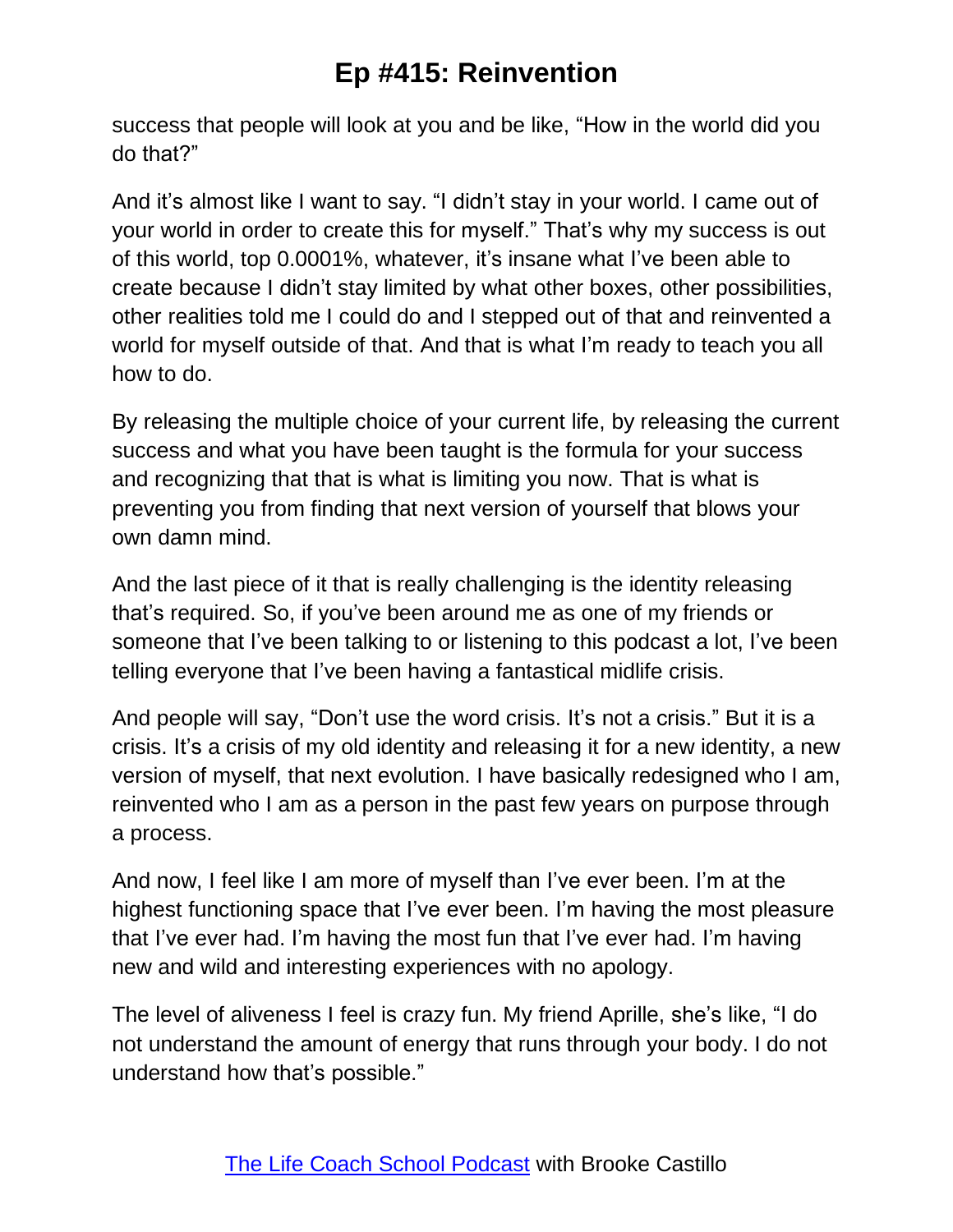And I basically have told her, I think it's because I've released any of that resistance to change. And so, I keep reinventing what is possible for myself physically and mentally and socially.

So, part of the process is understanding your resistance to that change, your resistance to being that next version, even though it sounds amazing and you want to do it and you want to go for it, you may not understand why you feel that resistance.

One of the ways that I like to explain this – and the thing that's interesting about reinvention is it requires a lot of deeper intellectual work than you would expect. And a lot of the processes that I've gone through in order to recreate myself a few times, to reinvent myself a few times, it's been intellectually challenging.

It has required me to imagine something that I didn't know how to imagine. It required me to believe something that I didn't yet know how to believe. And so, it's kind of like wrapping your mind around a new concept. It's like learning a new level of algebra. You have to push your brain to expand. You have to push your brain to go to that next level and suspend the disbelief that you're so attached to as part of your current success formula.

So, one of the ways that I like to describe it is if you were going to start over again, your entire life at the age you currently are, what would you do? How would you redecide your life? How would you reinvent yourself? How would you rediscover your power?

What I realized when I went through this process the first time was that I had so much power inside of me that was underutilized. I had so much access to my brain, to my imagination, to my beliefs, to my energy that I was not accessing.

And as I understood, kind of – and this is why this class is for advanced students. Level one is we just have out figure out what our thoughts are doing. That's what all the work in Scholars is and with the Model.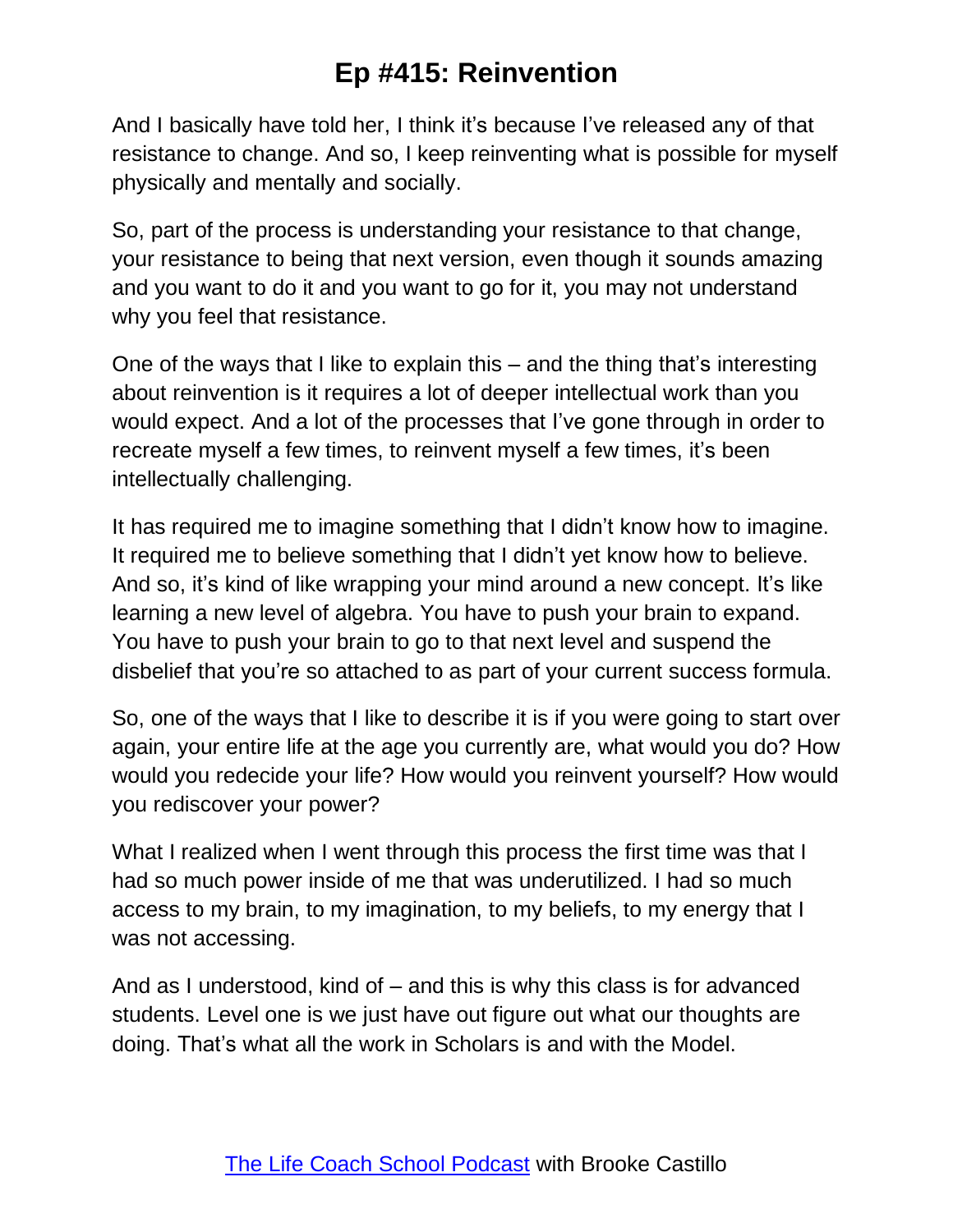But once you understand how that's working, then you can really evaluate, what is the world, literally, that I am functioning in? If the world is a circumstance and I am creating the interpretation of the world with my mind, what are the raw ingredients to that interpretation? And have I evaluated it? Have I looked at that recipe?

Most of us will never do that our entire life. We will simply accept what we have been given as ingredients for our reality. But we can question them. We can question those ingredients. We can look at them and be like, "Wait, is this how I want to interpret the world? How do I take my education, which we can put in the C line, and then interpret my education in a way that makes the impossible happen, that makes me reinvent myself into a more powerful version, a more powerful creator for what I want in my life?"

When you create a future that is beyond your wildest imagination, your future reinvents you. That's from The Last Word on Power. When you create a future that is so much bigger than your current future, just creating it in your mind, it reinvents you because your future is what you're compelled to become.

Your future is where you're being pulled towards. And if you don't do that consciously, you will simply stay in the same place and incrementally get better. But only if you're putting effort in.

But if you shift your mind to a whole new possibility of a future that is beyond anything you've ever imagined, you will become the person that you need to be in order to create that. Your future will reinvent you. This is what I did with my business. This is what I did with my personal life. And this is about what I'm going to do with my business again.

So, I was telling my friend Kris Plachy about this idea. And I told her, "I'm going to go through this process again." And she's watched me go through it. She's been really close with me going through it the first two times that I did. And she said, "Send me the link to that class. I want to sign up." And I'm like, "Yes, I will."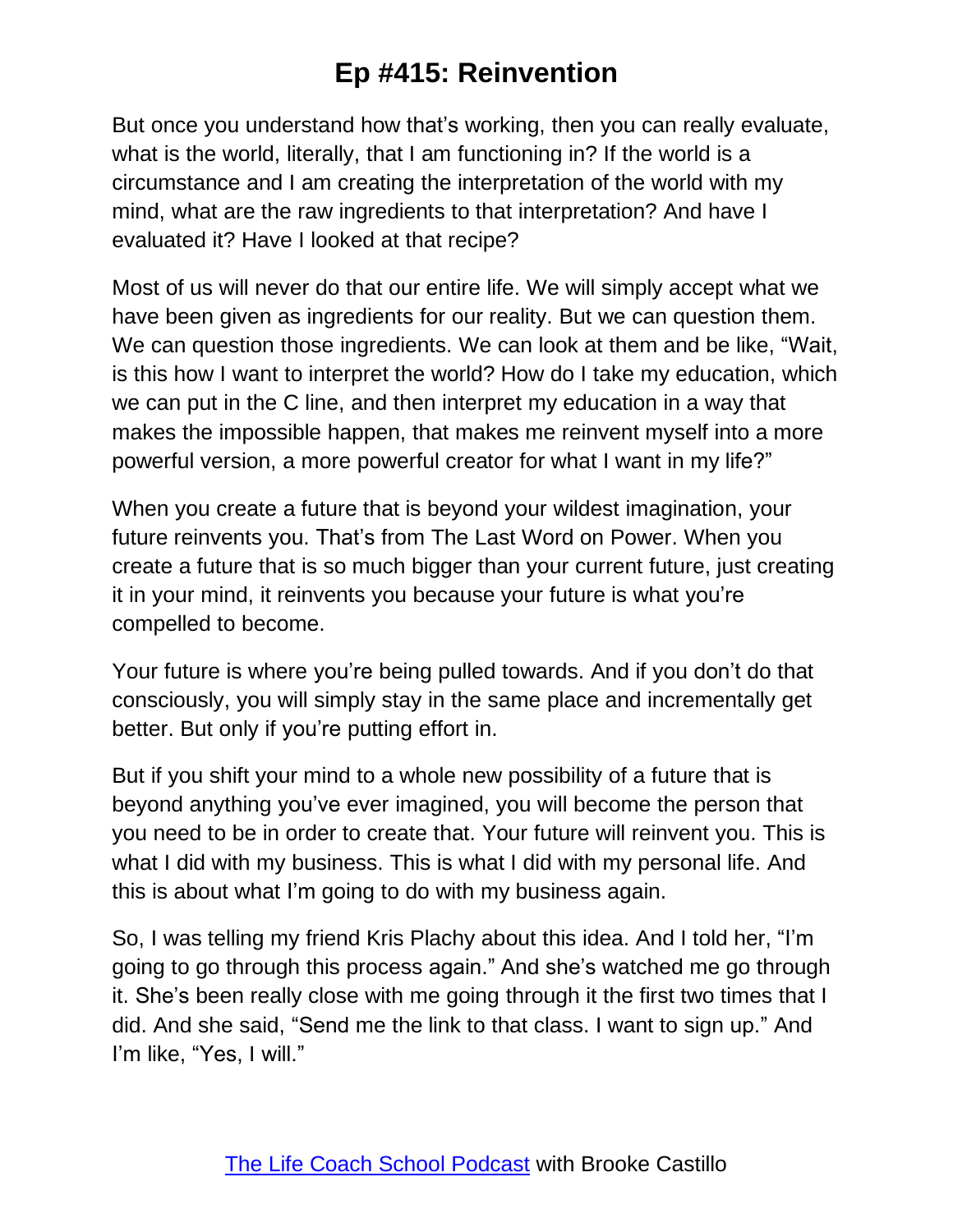And so many of my master coaches and my friends want to go through this with me because I am going to reinvent myself as a business leader, which I have to do now in order to go to the next evolution.

Now, if I didn't have this goal to make \$100 million, I would just keep improving, making several extra million dollars a year on top of what I'm already doing and most people would look at me and say, "That's a successful woman. I mean, an incredibly successful woman doing incredibly successful things."

But it wouldn't require me to reinvent myself. And what I have found is that when you are reinventing yourself to bigger futures, to bigger goals, you are living at the highest human potential, in my opinion, because you are using your brain to redecide in a conscious way, in a very conscious way what you want your life to be and letting go of anything that no longer serves you.

Even if you have a sunk cost into it, it doesn't matter because your future is so much bigger than that. It's like when I told you I gave up the \$200,000 in order to make the million. I gave up the good job, the good relationship, the good friendships for something 10 times bigger and different and better for me personally. But most importantly, it's helped me know who I am; who I am as a person, who I'm developing into by consciously reinventing.

So, there are many of you who are listening to this who are tired of being yourself. You're tired of being this version of yourself. You're tired of your habits. You're tired of the ongoing buffering. You're tired of the rinse and repeat life.

And there's some of you that have good lives that are sick and tired of your good lives. But you're feeling guilty because you're sick and tired of your good life because you have a good life and you should feel appreciative of your good life.

But I want to tell you, listen, if you're tired of being you, this version of you, let's reinvent you. I'm reinventing me right now. I'm reinventing myself as a leader and a business woman, as a founder.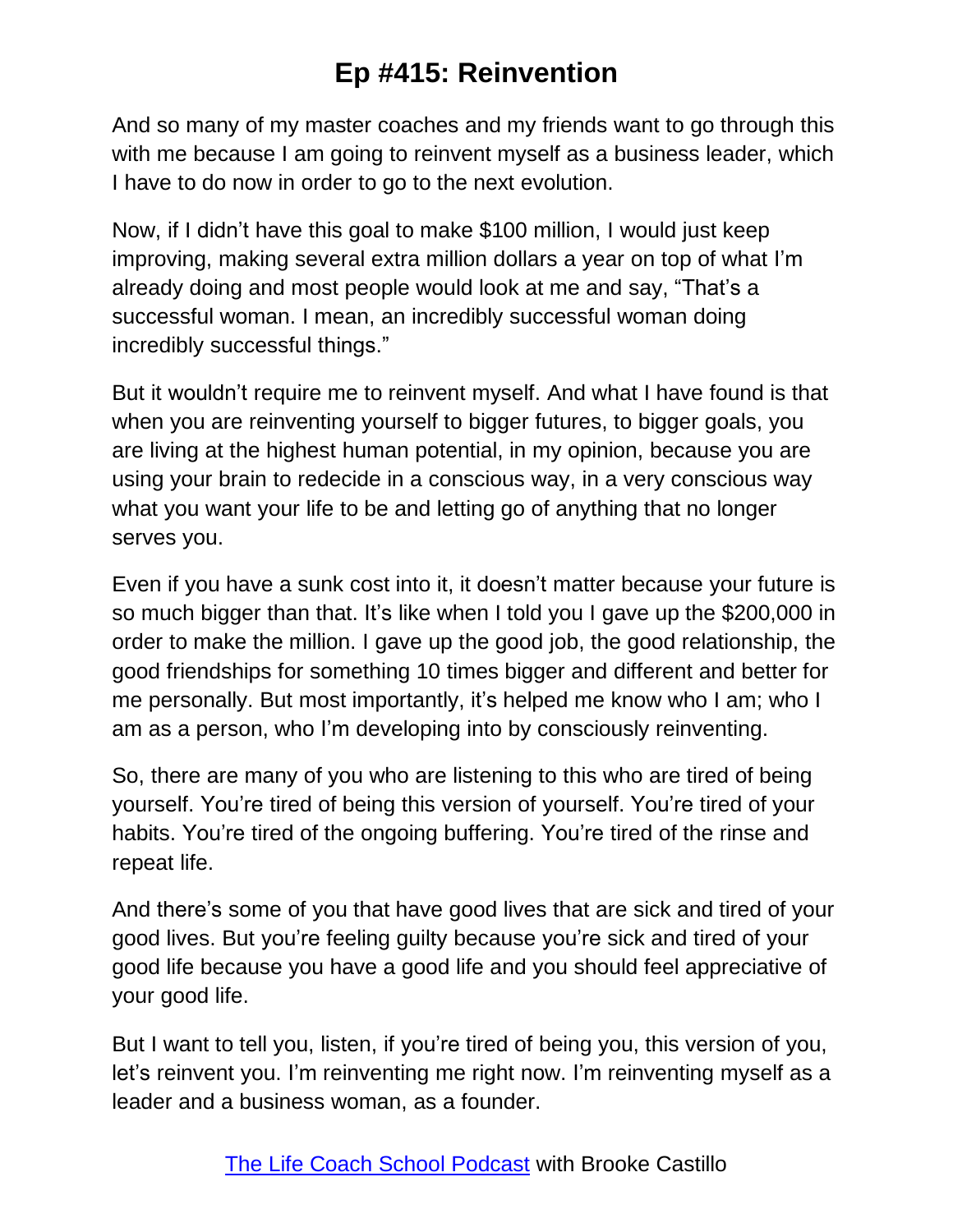I want to show you how I'm doing it so you can do it too. I want to go to that next-level version of me. I think it's so inspiring.

Now, this process is intense. It's deep. It requires you to use your brain and think. It requires you to give up on, "I don't know." It requires you to dream in a way that hurts your brain, that blows your mind, that terrifies you, that scares you, so all of it can come up so we can bust through the limiting socialized belief systems about what's possible for our own lives.

And it helps us navigate to something that we may not have ever even let ourselves know that we know. There are things in you that you don't even know yet about you because you're not putting yourself in a situation where you can know that part of you. And the way to do it is to reinvent yourself in a conscious way.

This course is open now. If you go to thelifecoachschool.com/reinvention, you'll see the details of the course. It's taught exclusively by me. It is my cutting-edge work. It is work, I'm kind of building the plane while we're in the sky because I'm doing it on myself at the same time.

I have taught many of you how to strive for what's possible. I've taught many of you how to create impossible goals. I've taught many of you about belief systems and believing harder. But I've never taught a course on completely reinventing yourself.

I did a group about five years ago of millionaires. They weren't millionaires at the time. I invited some students who I wanted to help become millionaires. They were friends and students. And we all did a mastermind where everyone's goal was to get to a million dollars.

And mostly what we did was start with burning down the house. We started by getting down, getting rid of anything that wasn't working, getting rid of anything we didn't want anymore, anything that wasn't going to be able to grow to the level that we wanted to.